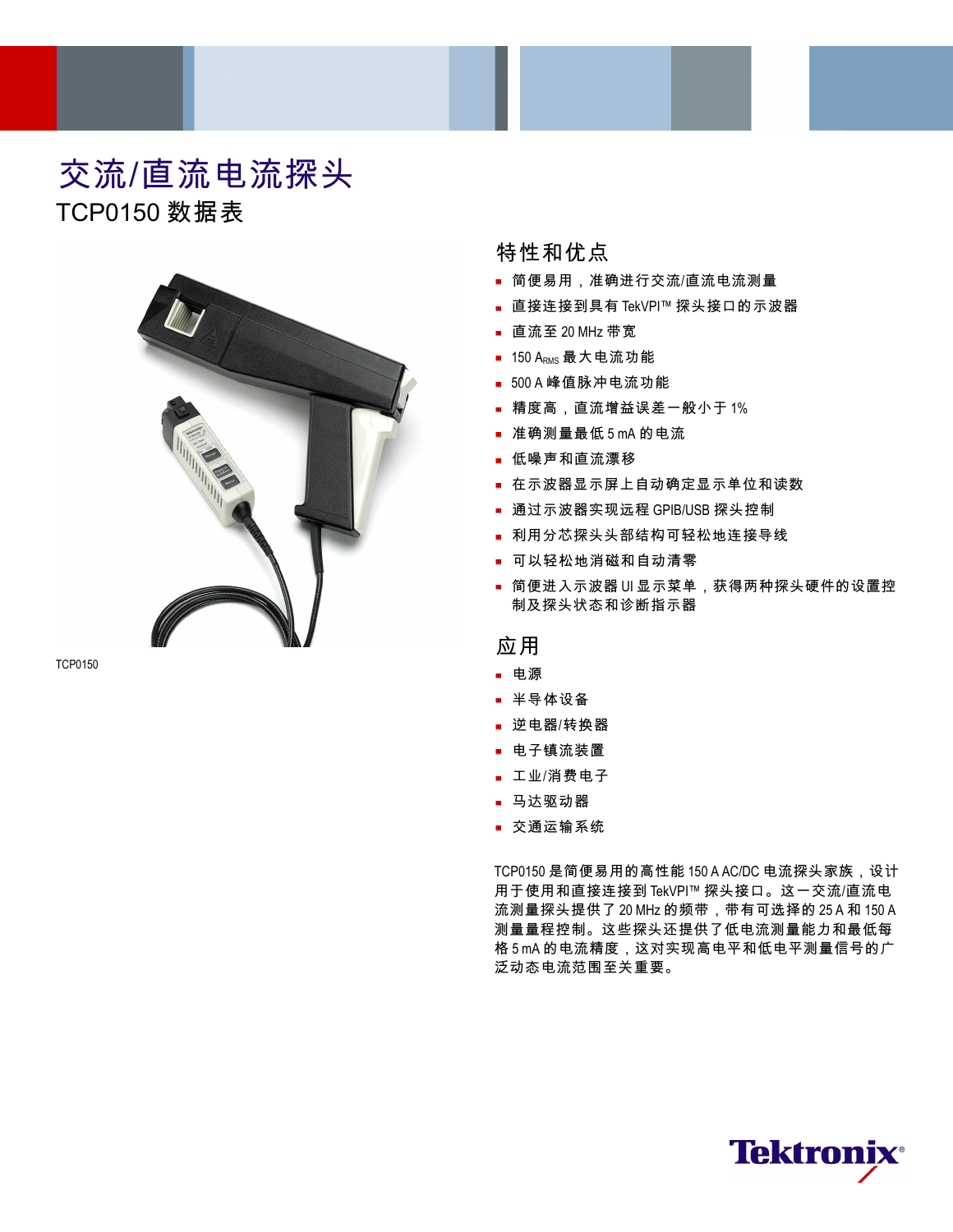# 特点

| 保证        |                                                                  |
|-----------|------------------------------------------------------------------|
| 特点        | 描述                                                               |
| 带宽        | DC 至 ≥20 MHz (-3 dB)。随频率下降。请参见<br>图 1。(从上升时间带宽=0.35/上升时间计<br>算得出 |
| 上升时间      | ≤17.5 ns                                                         |
| 最大 RMS 电流 | 150 A                                                            |
| 最大峰值脉冲电流  | 500 A                                                            |
| 最小灵敏度     | 5 mA(在示波器的 1 mV/div 设置上)<br>交流耦合(在支持交流/直流耦合的示波器<br>上             |
| 电流范围      | 25 A 和 150 A                                                     |
| 最大裸线电压    | 600 V <sub>RMS</sub> CAT   和 II<br>300 V <sub>RMS</sub> CAT III  |

# 典型

| 特点         | 描述                           |
|------------|------------------------------|
| 直流精度       | ±1% 典型值<br>3% 保修值            |
| 最大安培秒乘积    |                              |
| 25 A 范围    | $3,000$ Aus                  |
| 150 A 范围   | 15,000 Aus                   |
| 插入阻抗       | 0.03 Ω 时为 1 MHz              |
|            | $0.075$ Ω 时为 5 MHz           |
|            | 0.125 时为 10 MHz              |
|            | 0.3 时为 20 MHz                |
| 信号延迟       | $\approx$ 21 ns              |
| 显示的 RMS 噪声 | ≤500 µA <sub>rмs</sub> (仅探头) |

# 环境特点

| 特点    | 描述                                                                   |
|-------|----------------------------------------------------------------------|
| 温度    |                                                                      |
| 工作状态  | 0°C 至 +50°C                                                          |
| 非工作状态 | -40°C 至 +75°C                                                        |
| 湿度    |                                                                      |
| 工作状态  | 高达 30℃ 时相对湿度 (RH) 5% 到 95%<br>30℃以上至+50℃时5%至85%RH,非冷凝                |
| 非工作状态 | 高达 30℃ 时相对湿度 (RH) 5% 到 95%<br>30℃ 以 <u>上至 +75℃ 时 5% 至 85% RH,非冷凝</u> |
| 海拔高度  |                                                                      |
| 工作状态  | 最高 2,000 米(6,560 英尺)                                                 |
| 非工作状态 | 最高 12,000 米 (40000 英尺)                                               |

# 物理特点

| 尺寸     | Ж                             | 英寸               |
|--------|-------------------------------|------------------|
| 电缆长度   | 2 米                           | 79 英寸            |
| 探头头部尺寸 |                               |                  |
| 长度     | 26.8 厘米                       | 10.55 英寸         |
| 宽度     | 4.1 厘米                        | 1.6 英寸           |
| 高度     | 15.6 厘米                       | 6.13 英寸          |
| 最大导线直径 | 21 毫米 x 25 毫米                 | 0.83 英寸 x 1.0 英寸 |
| 重量     | 公斤                            | 磅                |
| 毛重     | 0.7865                        | 1.734            |
| 电源要求   | TCP0150 使用 TekVPI 接口通过示波器直接供电 |                  |



图 1.









图3:请不要将大于最大持续电流应用超过 10 秒,以最大限度降低热 效应。

## 建议示波器

带有 TekVPI 探头接口的示波器。

注意:为获得最佳探头支持,请从 [www.tektronix.com](http://www.tektronix.com) 下载并安装最 新版本的示波器软件。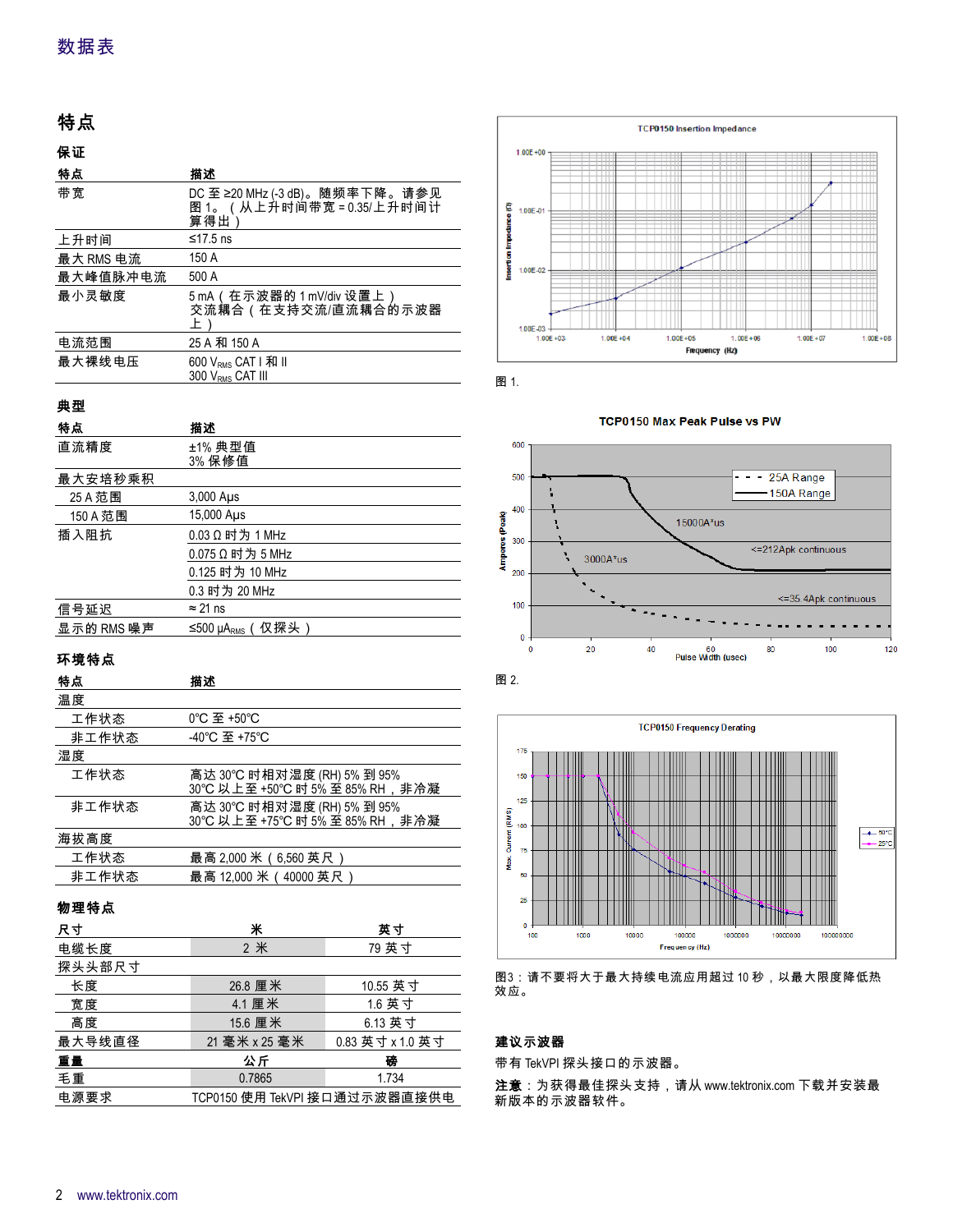# 订购信息

### **TCP0150**

带有 TekVPI 接口的 AC/DC 电流探头。 包括:**:** 防护罩 (016-1924-xx),以及可溯源校准证明和数据标准。

# 选项

| 选项     | 阶次                     |
|--------|------------------------|
| 选项L0   | 标准英语使用手册 (071-xxxx-xx) |
| 选 项 L5 | 替代日语使用手册               |
| 选项L7   | 替代简体中文使用手册             |

### 推荐附件

| 订购          | 附件                                |
|-------------|-----------------------------------|
| 015-0601-50 | 电流环路,1圈,50Ω,带有 BNC 连接器,用<br>于性能检验 |
| 067-1701-xx | TekVPI 校准夹具                       |
| 067-1686-xx | 用于 DPO7000/70000 系列的校准/相差校正夹具     |

| 服务选项      |                   |
|-----------|-------------------|
| 选项        | 描述                |
| 选项 CA1    | 为单个校准事件提供保修       |
| 选项 C3     | 3年校准服务            |
| 选项 C5     | 5年校准服务            |
| 选项 D3     | 3.年校准数据报告(要求选项C3) |
| 选项D5      | 5.年校准数据报告(要求选项C5) |
| 选项R3      | 3年维修服务            |
| 选项R5      | 3年维修服务            |
| 选项SILV600 | 标准保修延长至5年         |

# $C \in$

 $GPIB$ 



泰克经过 SRI 质量体系认证机构进行的 ISO 9001 和 ISO 14001 质量认证。

产品符合 IEEE 标配 488.1-1987、RS-232-C 及泰克标准规定和规格。